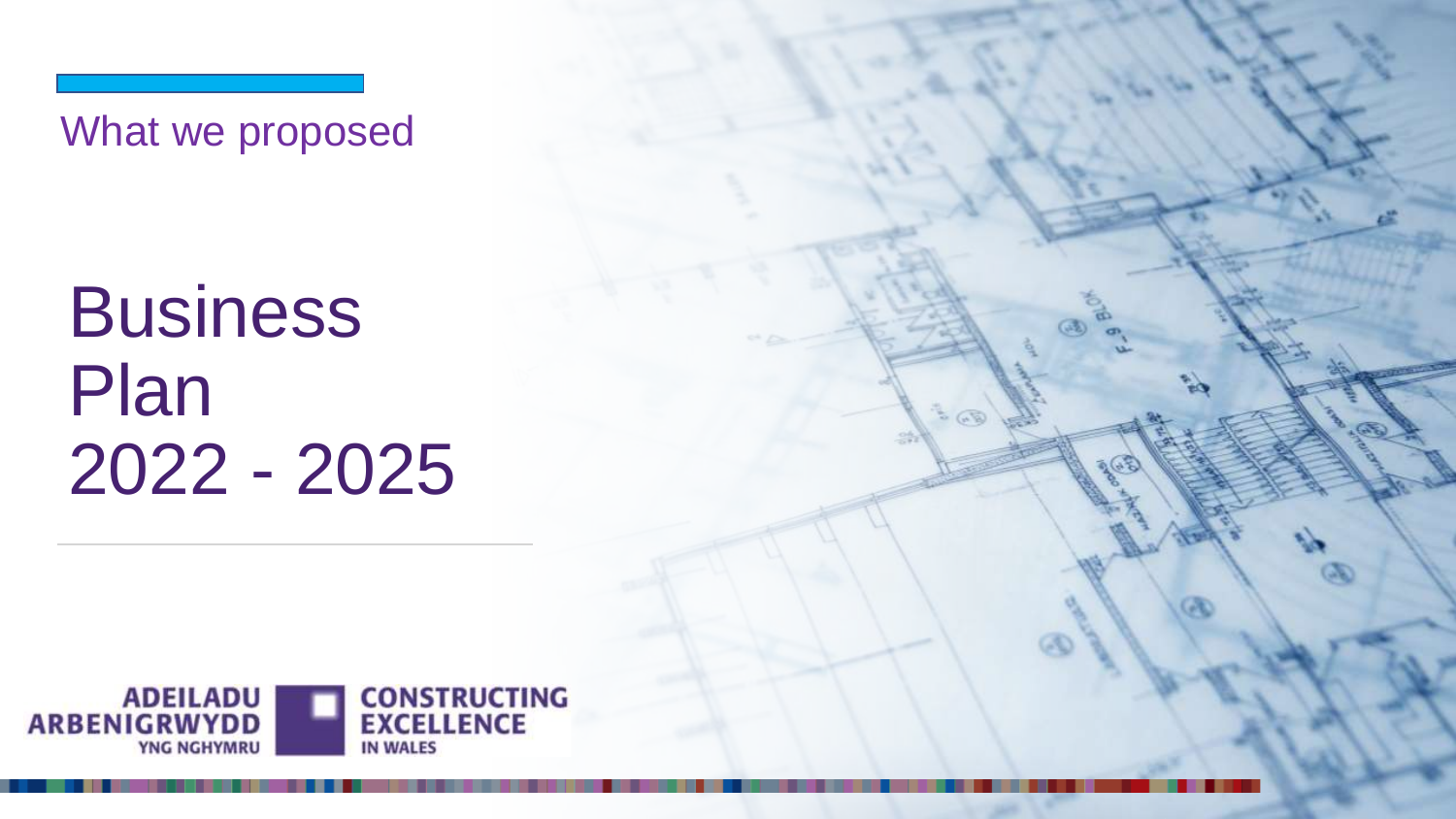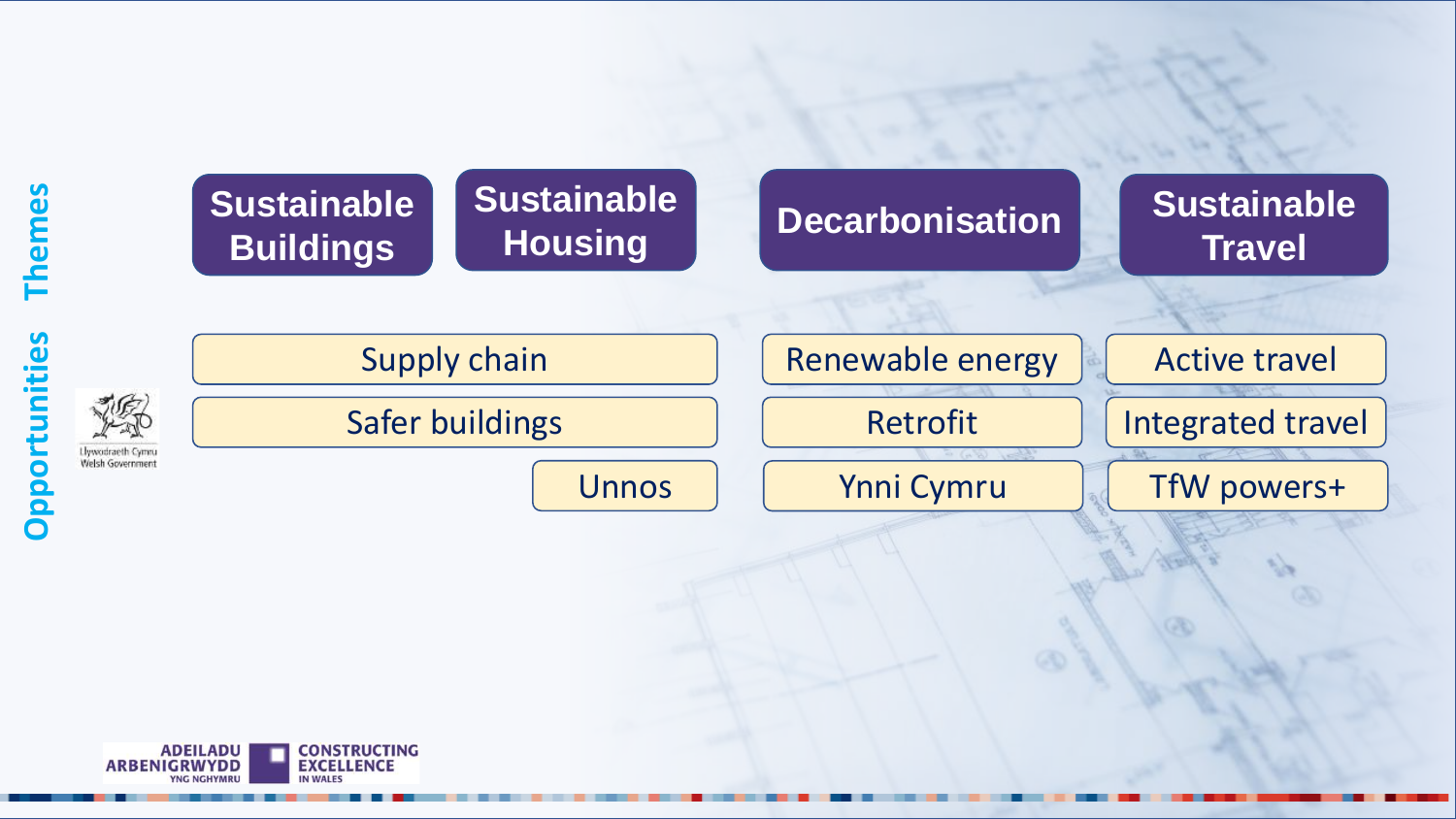



# **Travel**

Supply chain intelligence

Advance publication of capital programmes

Future Generations Act

Culture of early engagement & life cycles

Network & Collaboration

Exemplars; Demonstrations & show case

Recognition; Awards & Celebration



**Outputs**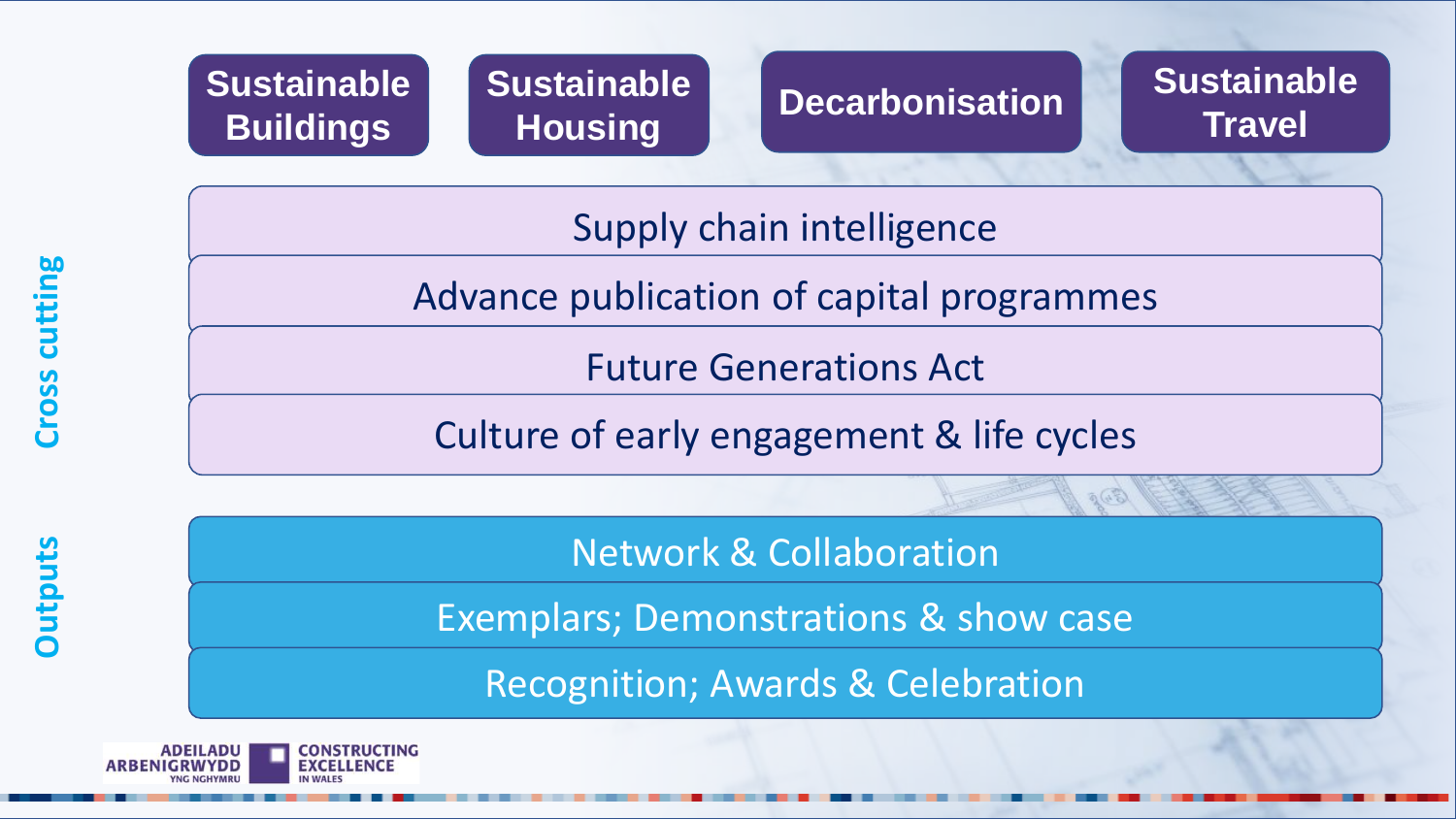Revised following consultation

Business Plan 2022 - 2025

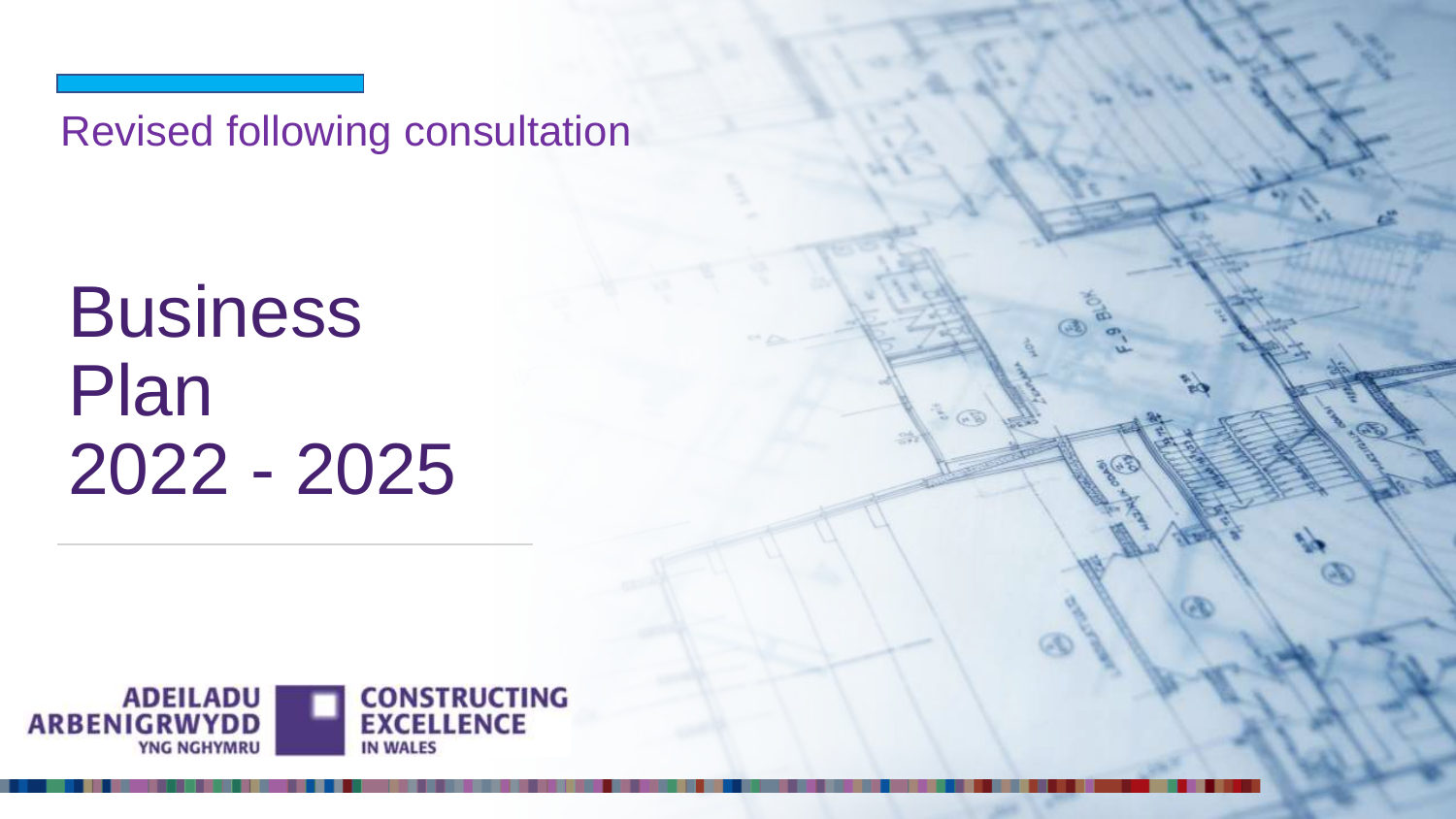## **Pillars**

| <b>Sustainable</b>                     |                  |                                       |                                  |
|----------------------------------------|------------------|---------------------------------------|----------------------------------|
| <b>Buildings</b>                       | <b>Homes</b>     | <b>Places &amp;</b><br>infrastructure | Mobility &<br>travel             |
| Where we<br>work;<br>learn and<br>play | Where we<br>live | What we<br>need around<br>US.         | What we<br>need to get<br>around |

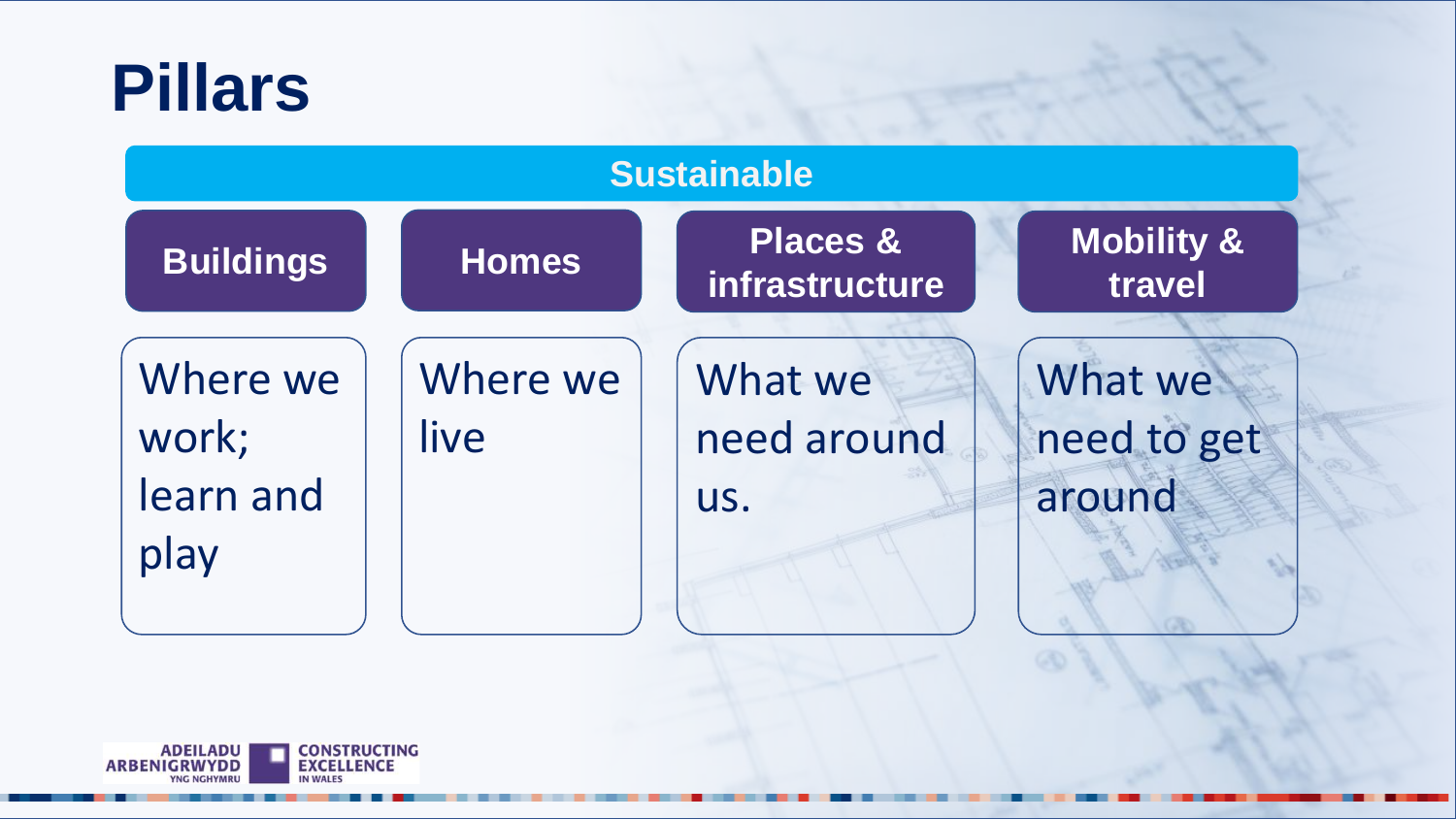# **Cross cutting themes**

**Decarbonisation & net zero**

**Biodiversity & respect for the environment**

**Waste; reuse; recycle & circular economy**

**Innovation (e.g. MMC & DfMA)**

**Digital development for construction**

**People development (training; diversity; inclusion etc.)**

**Health, safety & wellbeing**

**Integration; collaborative working & early engagement**

**Procurement & value**

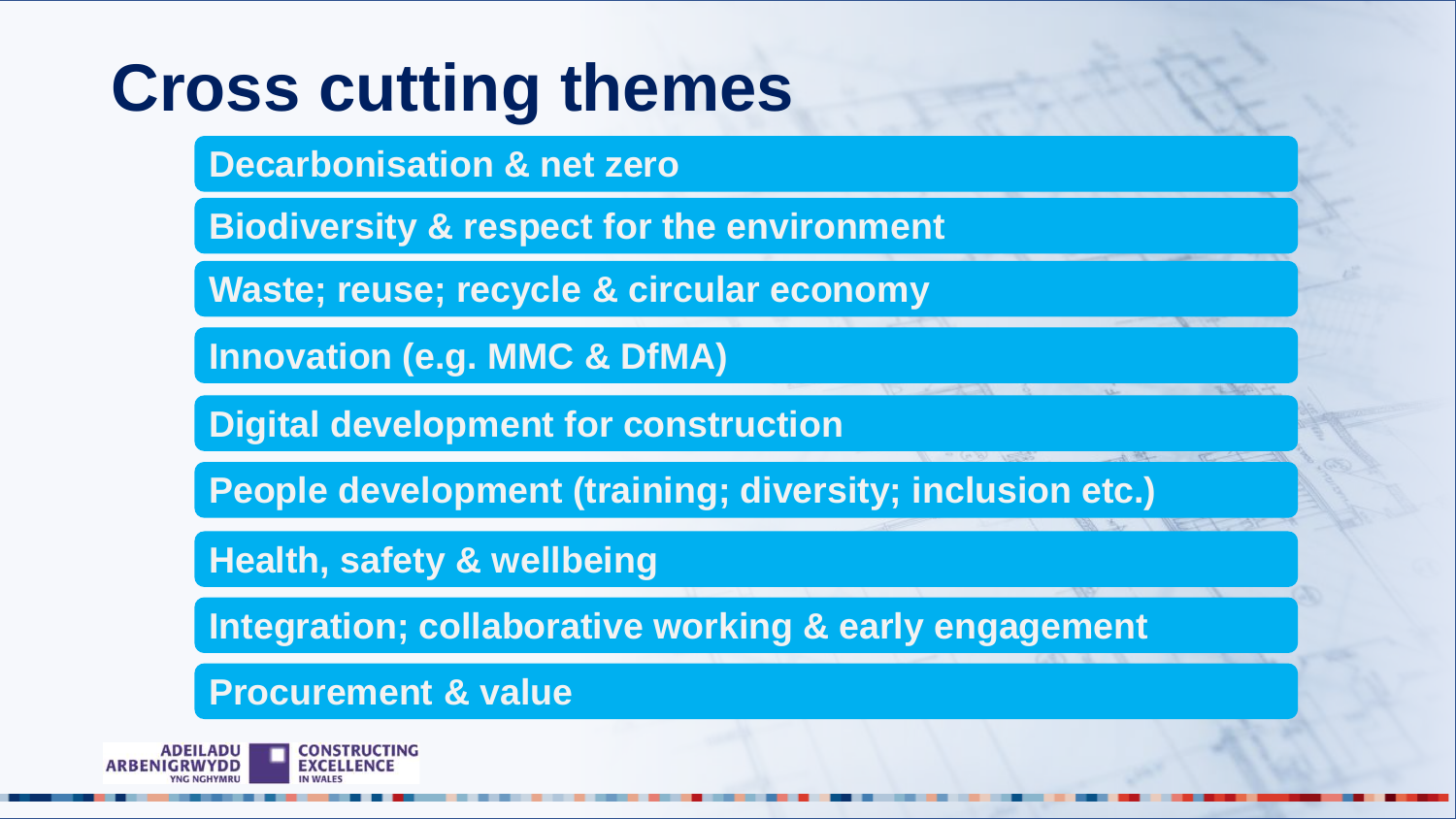### **Buildings Places & infrastructure travel Homes**

**Mobility &** 

Network & Collaboration

Exemplars; Demonstrations & show case

Recognition; Awards & Celebration

Supply chain intelligence

Advance publication of capital projects

Specific outcomes to be determined by each group

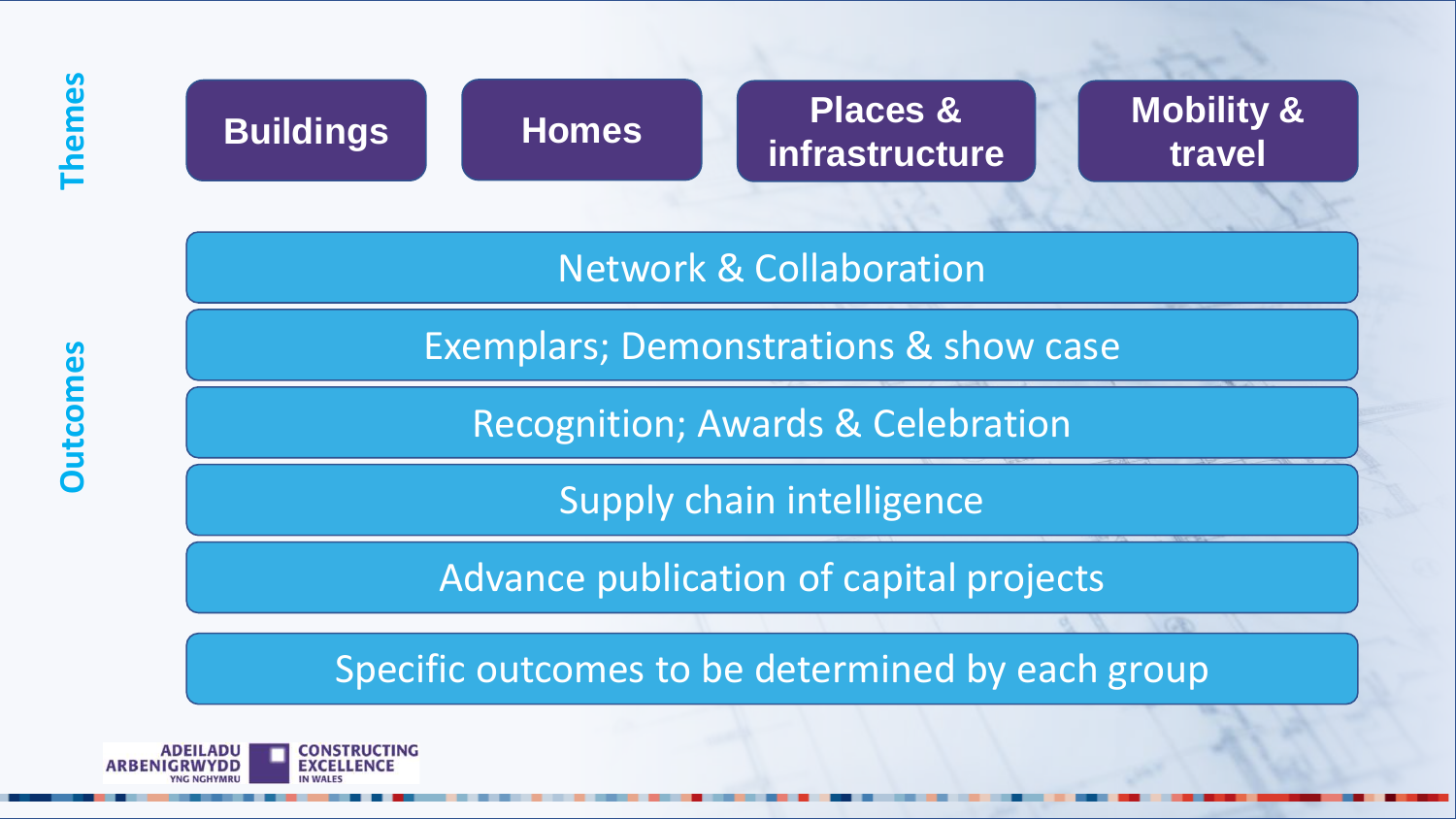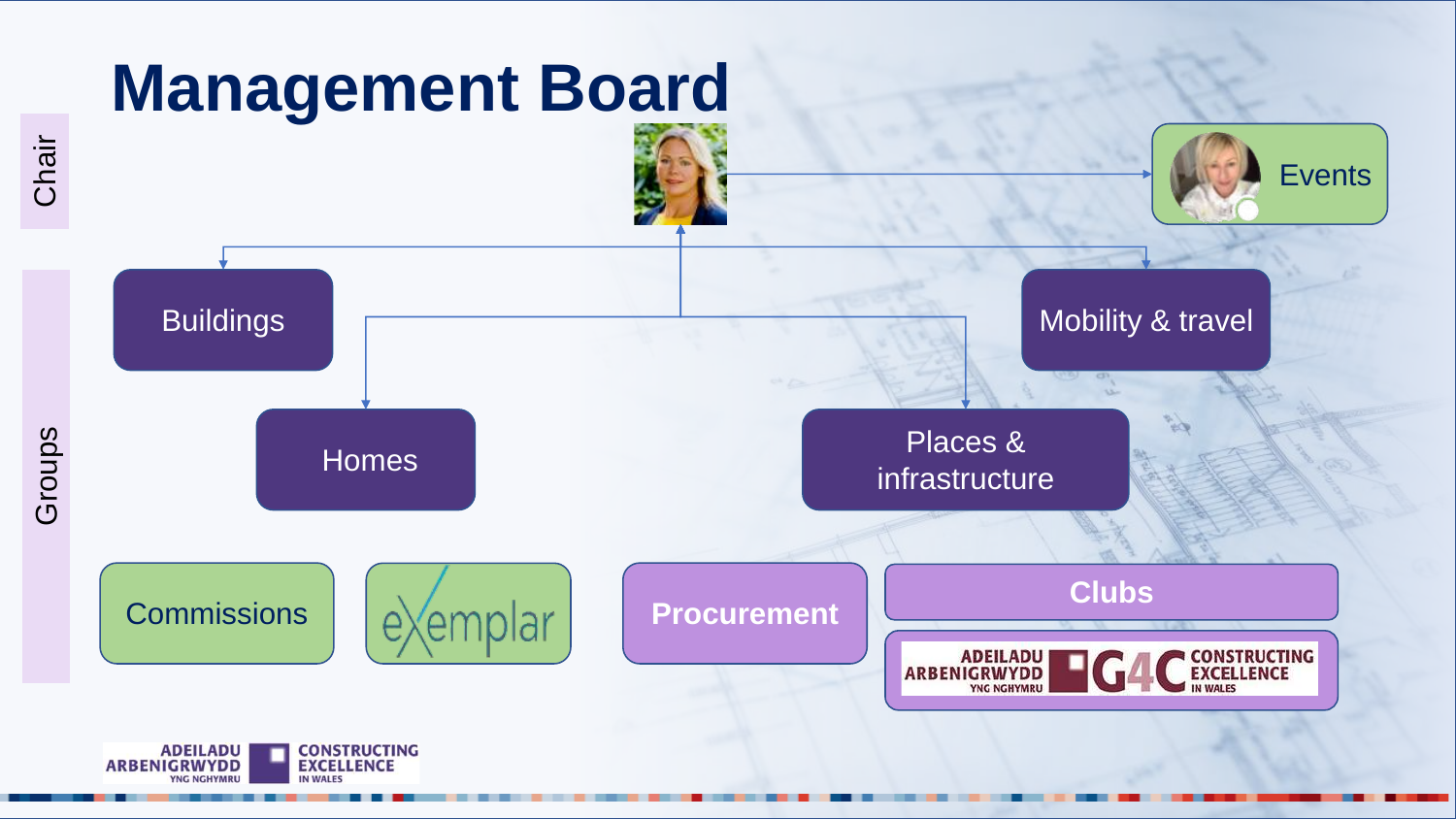

Welsh Government 10 well being objectives Provide effective, high quality and sustainable healthcare.

Protect, re-build and develop our services for vulnerable people.

Build an economy based on the principles of fair work, sustainability and the industries and services of the future.

Build a stronger, greener economy as we make maximum progress towards decarbonisation.

> Embed our response to the climate and nature emergency in everything we do.

Continue our long-term programme of education reform, and ensure educational inequalities narrow and standards rise.

Celebrate diversity and move to eliminate inequality in all of its forms.

Push towards a million Welsh speakers, and enable our tourism, sports and arts industries to thrive.

Make our cities, towns and villages even better places in which to live and work.

Lead Wales in a national civic conversation about our constitutional future. and give our country the strongest possible presence on the world stage.